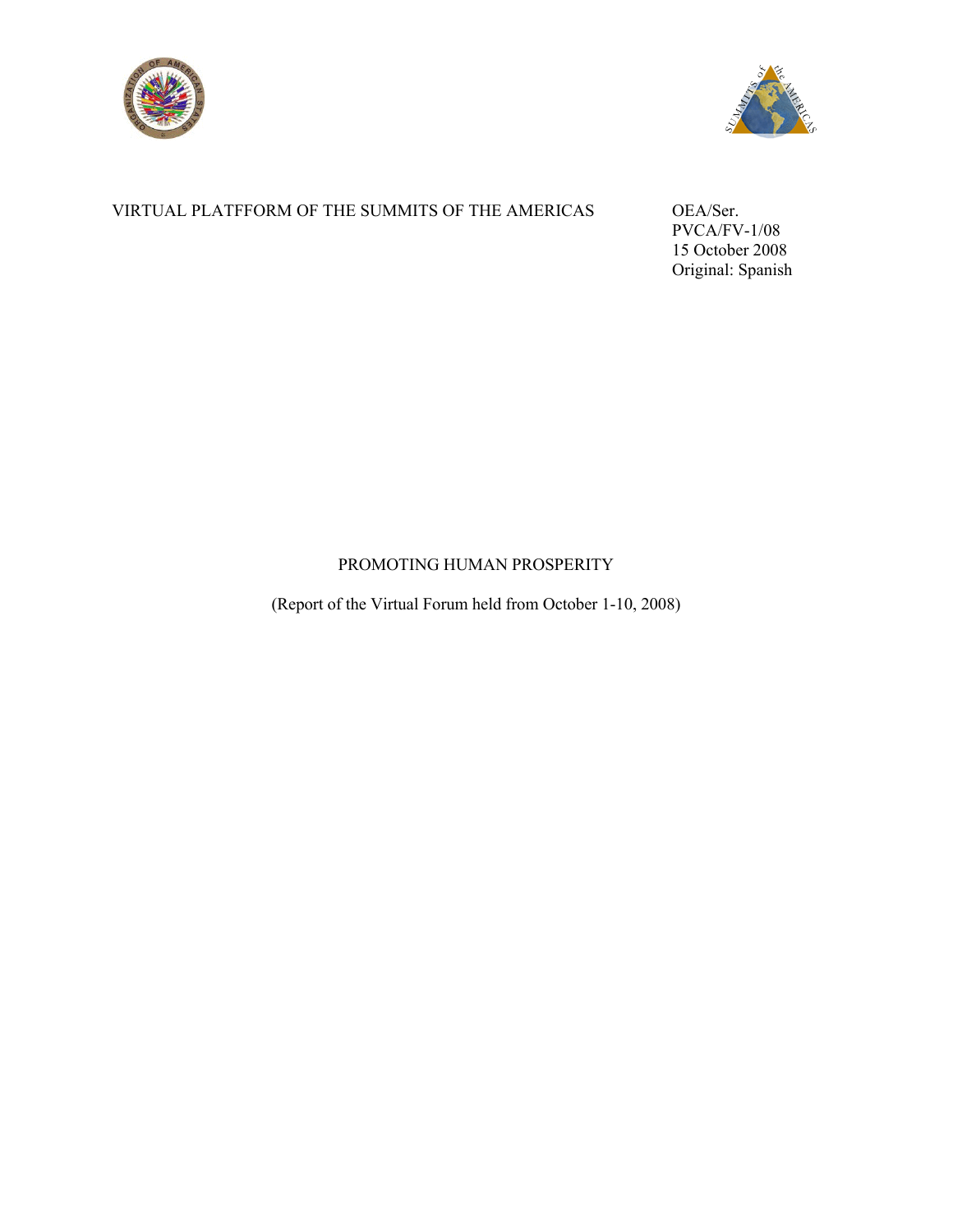#### PROMOTING HUMAN PROSPERITY

#### (Report of the Virtual Forum held from October 1-10, 2008)

#### I. Introduction

The Summits of the Americas Secretariat launched the Summits Virtual Platform on September 8<sup>th</sup>, 2008, in coordination with the OAS/SEDI Department of Human Development, through the Educational Portal of the Americas and with support of the Institute for Connectivity in the Americas / International Development Research Centre (IDRC/ICA). In preparation for the Fifth Summit of the Americas, the Summits Secretariat will carry out a series of virtual fora in key thematic areas of the Draft Declaration of Commitment of Port of Spain.

The main objective of the virtual fora is to open a space to promote the participation of different social actors in the Summits Process by using Information and Communication Technologies (ICTs). The results of the fora are presented for the consideration of the National Secretariat, National Coordinators and Permanent Missions during the negotiation of the text of the Declaration to be undertaken in the framework of the Summit Implementation Review Group (SIRG) meetings. In addition, the results will be published online and will be utilized as reference material by the social actors that participate in the face-to-face meetings that are being coordinated by the Summits Secretariat.

This report summarizes the main comments and recommendations gathered from the forum "Promoting Human Prosperity", held from October 1<sup>st</sup> to 10<sup>th</sup>, 2008. In elaborating this report, information was assembled into subthemes and, to the extent possible, into the following divisions: (i) priorities for social actors in each area; (ii) proposed action strategies; (iii) main comments on the Declaration, and (iv) suggestions to the language and text of the Declaration.

#### II. Main comments and recommendations

After ten days of dialogue and exchanges on eight sub-themes that have an impact on the promotion of human prosperity, such as: poverty reduction and economic growth; labor and employment; food security; health; education; youth; knowledge-based society, and culture. The following paragraphs highlight the main comments and recommendations that emerged:

- It is considered necessary to explicitly recognize the role that social actors play as an interface between the government and the people. The forum calls for the region's governments to encourage the participation of social actors, such as NGOs, in the Summits of the Americas Process.
- Social actors emphasize the need to establish specific actions to promote inter-sector alliances that include government, academia, the private sector and media, in order to strengthen coordination and promote joint efforts.
- Participants insisted on the need to promote corporate social responsibility initiatives as to increase access to and qualitatively improve private sector's participation in areas such as health, education and knowledge-based society.
- It is necessary that governments go beyond expressing their commitment through this Declaration. Social actors claim that this declaration be paralleled with political will and the identification of the necessary resources to achieve the goals set forth within.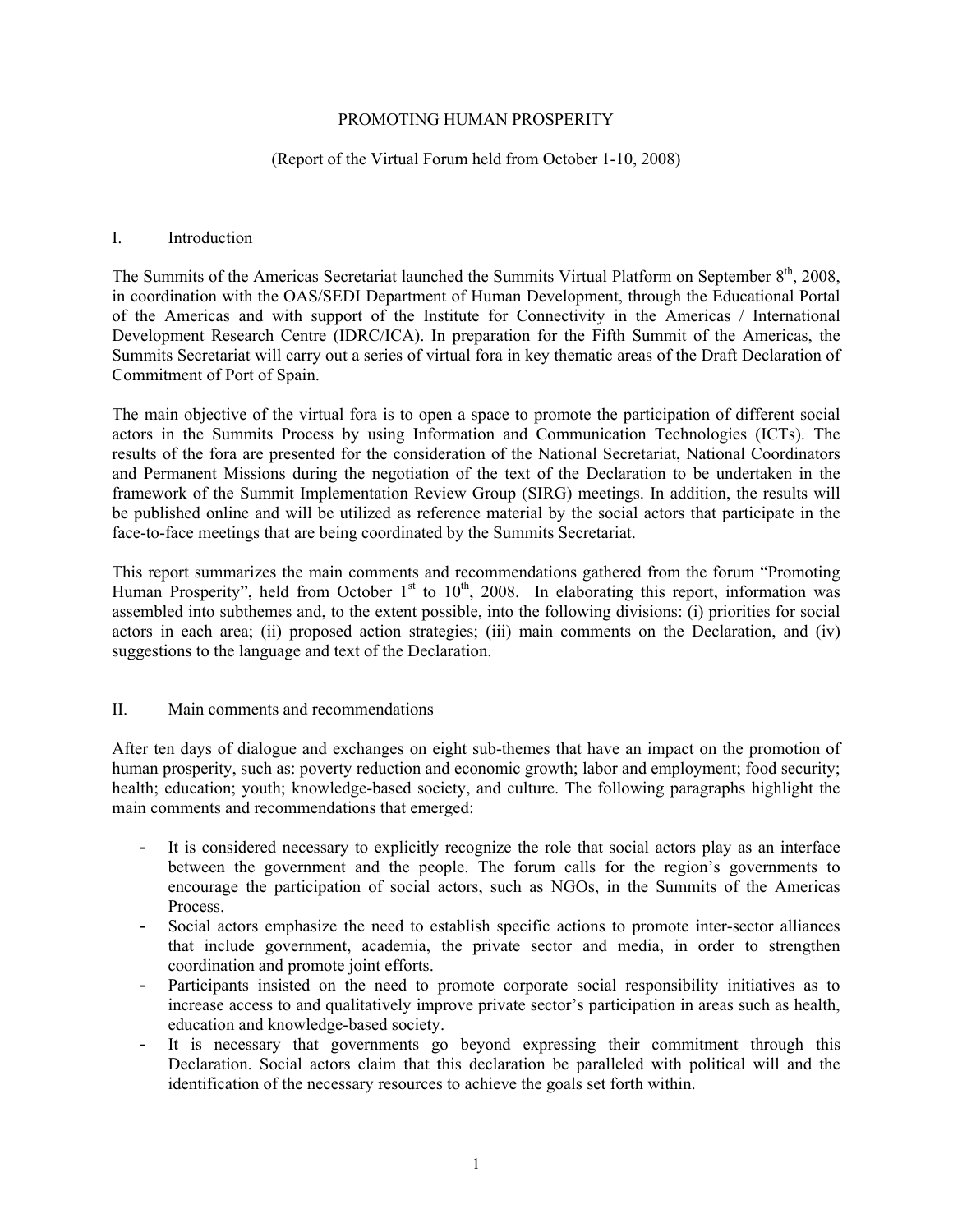The following section highlights comments made during the virtual forum on subthemes addressed in specific paragraphs of the Draft Declaration:

## 1. Poverty reduction and economic growth – (paragraphs 5-7)

- Priorities for social actors in this area: Some of the main exchanges related to the governments' action plan to reduce poverty and stimulate economic growth mention the need to better articulate the efforts between governments and social actors, particularly Non Governmental Organizations (NGOs). This articulation is expected to contribute to achieving high levels of transparency in governmental actions, as well as a better implementation of development plans as their coordination with peoples' problems would be enhanced.

- Proposed action strategies: The convenience to empower and strengthen social actors was emphasized, as they are strategic stakeholders in the design and implementation of the commitments established in the Declaration. It is also advocated that there be greater participation and collaboration of governments with the private sector and international organizations.

*"The draft commitment ought to deal directly with the strengthening of civil society with specific reference to NGOs. The role of Civil Society in governance and democratic processes ought to begin to evolve from the ambiguous, hit and miss, taken-for-granted position it now holds to one that is much more concrete and clearly spelt out"* 

> *Karen Bart-Alexander, Trinidad and Tobago Gayap Violence Prevention Peace and Love Movement*

- On the Declaration: There is a need to introduce in the Declaration actions to prevent the recurrence of the banking crisis that is currently being experienced throughout the world. In this regard, it was proposed to create adequate regulating entities responsible for monitoring and protecting financial systems. In addition, the importance of continuing to work towards regional economic integration was also highlighted. Calls have been made for the definition of trade policies that could be implemented in order to ignite growth, employment and development, while keeping in mind the different levels of development of each country.

Other participant contributions mentioned the causal relationship between various issues and the reduction of poverty, such as education, human rights, climate change and access to universal civil registry. Particular recommendations include: the need to strengthen education systems as the main tools to provide long-term development alternatives; the need to respect and guarantee human rights, and the importance of recognizing that phenomenon such as climate change and natural disasters should be addressed in national development plans and in poverty reduction strategies.

*Civil society Readers are increasingly concern that the strategies to achieve the Millennium Development Goals focus too mucho n economic growth as a catalyst for development and ignore the human aspect. For example, we ask ourselves is there a link between climate change and poverty?*

> *Gia Gaspard, Trinidad and Tobago International Education and Resource Network Trinidad and Tobago (iEARNTnT)*

#### 2. Labor and employment – (paragraphs 8-13)

Priorities for social actors in this area: The discussions related to the promotion of decent work, suggest, among others, that there is a need to design programs that increase employment possibilities for people coming out of situations involving their isolation, whether this isolation was due to judicial or mental health problems. Ensuring adequate job access to persons with disabilities was stressed, as was the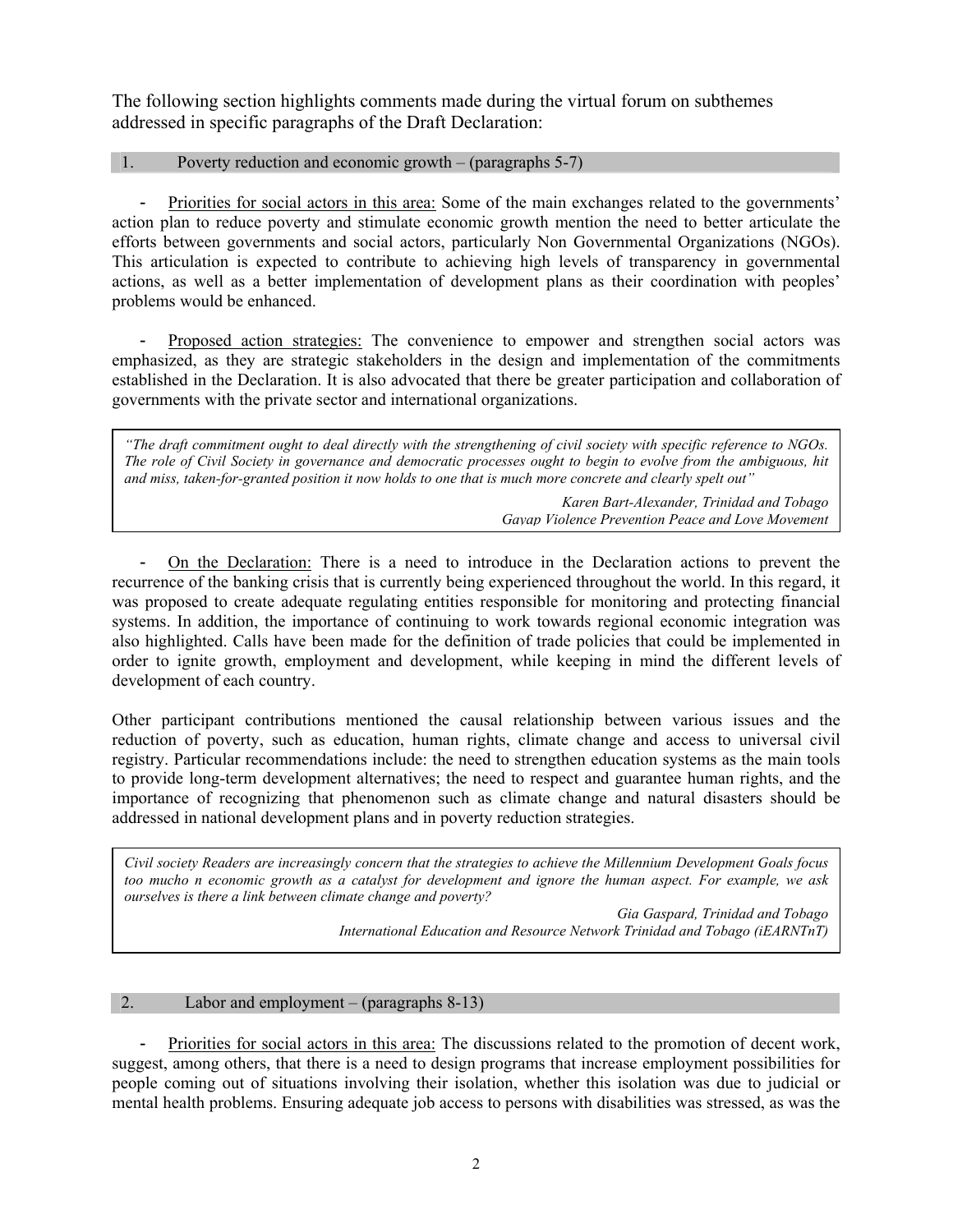need to provide greater work opportunities for rural populations, especially through the establishment of micro-business models.

*"…In order to achieve equality in matters of labor and employment, Heads of State need to have political will to take action, we already have a base such as national laws, international conventions, technical tools and experts, besides we already know what we need to change"* 

> *Maritza Melara, El Salvador Consultant on Human Rights*

- On the Declaration: The feasibility of achieving the goals included in regard to the eradication of child and forced labor was questioned; as were the efforts towards reducing the role of the informal economy and providing wider access to labor markets, especially pertaining to jobs in the formal economy.

| "It is urgent for the rural communities of our countries to transform their social and educational context, with the |
|----------------------------------------------------------------------------------------------------------------------|
| support of peasant women as important members of the community"                                                      |
| Dr. Francisco Blanco, Mexico                                                                                         |

*Foundation for Development of Veracruz, A.C* 

Finally, there was reference to paragraph 13 as it relates to intellectual property laws. Emphasis was placed on the need to consider the different levels of development of each country in the region when undertaking the design, harmonization and enforcement of intellectual property laws. A particular concern is that this may have a negative impact not only on the access to medication in developing countries, but also on the level of protection of traditional indigenous knowledge.

- Suggestions to the language and text: In paragraph 10, it was repeatedly suggested to include "*worst forms of child labour*".

# 3. Food security – (paragraphs 14-15)

- Priorities for social actors in this area: The need to establish concrete actions to address the challenge of ensuring food supplies for all citizens in the region was stressed. Participants also presented a concern regarding a high dependency on relatively few sources of food and the lack of control on production, which may impact human health, particularly due to the consumption of foods with high levels of chemicals, preservatives and genetically altered foods.

- Proposed action strategies: Some of the suggestions discussed include the promotion of alliances with young people to work the land and create agricultural businesses; to ensure crop sales to promote the agricultural sector; to design inter-sector strategies to ensure delivery of supplies and facilitate logistical management, and to support the creation of home-based harvests and self-provisions.

*"Food security must therefore be about self-sufficiency in food; or at least as close to it as possible, leaving very little room for imported foods. Starting with self-sufficiency in the home, then the community and then nationally. When you grow your own food, you know what you eat."* 

*Roosevelt O. King, Barbados Barbados Association of NGOs* 

- On the Declaration: The question as to how realistic the goal to reduce by 50% the number of undernourished people by 2015 was underscored, particularly considering the continuous price increases of food supplies, the crisis of access to those supplies and the famines that continue to occur around the world.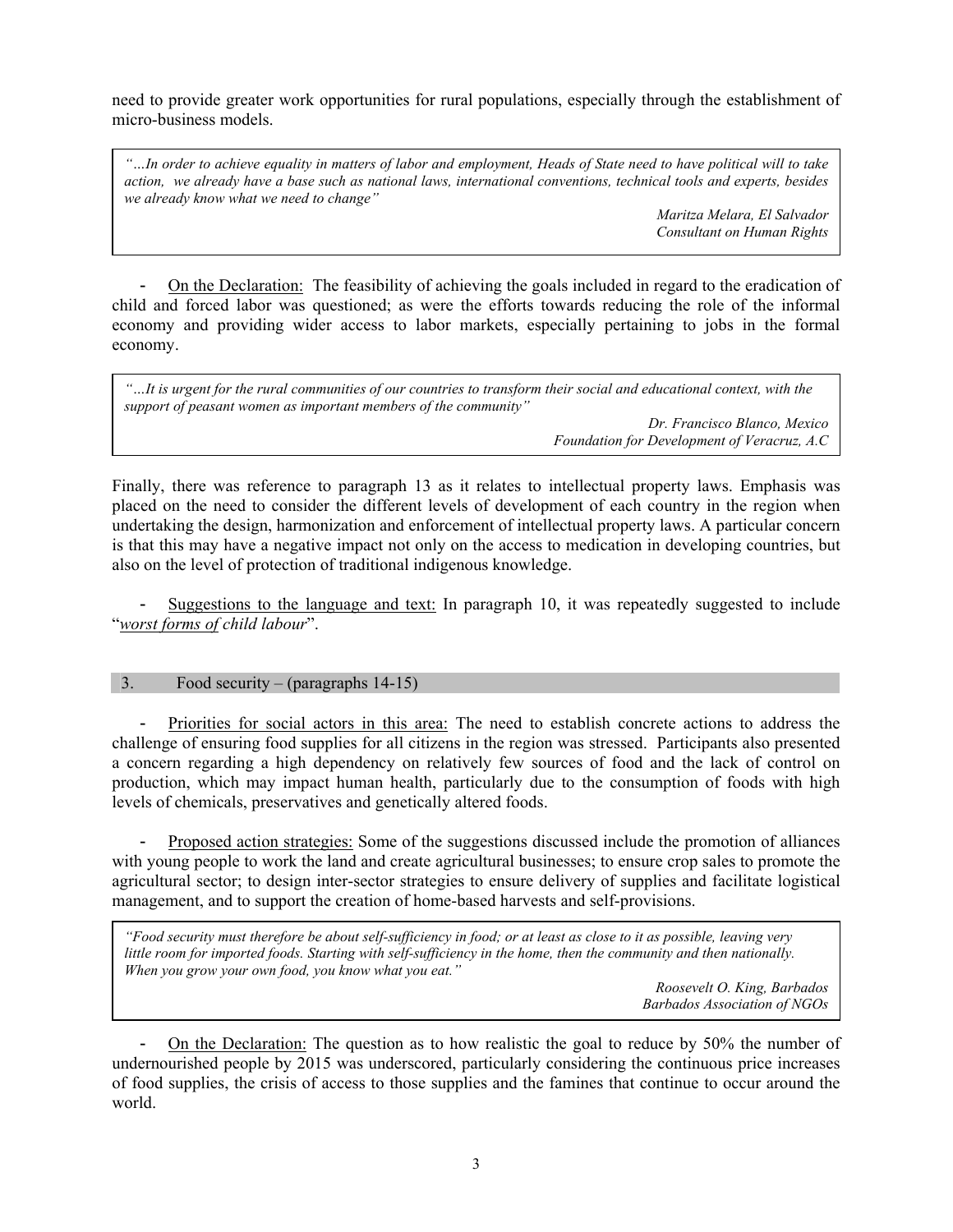- Suggestions to the language and text: A change was proposed to the last sentence of paragraph 14, this involved adding: "to halve the number of undernourished people by 2015, *particularly boys and girls from 0 to 6 years of age and pregnant women*". It was argued that scientific and empirical evidence demonstrates that the first six years of a human being's life is of significant importance to their subsequent development and there are very harmful consequences for new-born babies that have been afflicted by undernourishment during pregnancy.

#### 4. Health – (paragraphs 16-23)

- Priorities for social actors in this area: The contributions related to health were mostly based on the need to reduce the costs of medication and treatment of HIV/AIDS. It was also stated that it is important to promote both ongoing training of health personnel, and to promote medical research. This would guarantee the sustainable delivery of medical treatments and the adequate supply of specialized personnel at a national level.

- Proposed action strategies: The establishments of funds to finance the costs related to HIV/AIDS was proposed. Also, the significance of creating preventive and sexual education programs was noted, particularly targeted to youth, persons with disabilities, as well as rural and indigenous populations. This approach is expected to contribute to reducing current levels of sexually-transmitted diseases and teenage pregnancy.

Additionally, the need to establish inter-institutional networks was mentioned, which would promote dialogue between governments and civil society as a mechanism to achieve a real commitment in the design and implementation of a joint agenda in the area of health. As to better benefit from the created synergies, it was proposed that a monitoring instrument be established to avoid corruption and to ensure compliance with the action plans.

*"There are different global networks and fora for NGOs that work in the area of HIV. A few months ago we met at the UN to analyze the lack of timely State policies…Countries themselves have elaborated a very poor report on the current policies related to the commitments for 2010. There is not one country in the region complying with the principle of Greater Involvement of People Living with HIV and AIDS (GIPA). The discrimination of people living* with HIV is critical…today, NGOs that work with HIV have the "Latin Observatory of AIDS for AIDS", where we are *informed of what is new in the region. We also have UNAIDS".* 

> *Martha Inés Miravete, Argentina Group of Women of Argentina- Observatory*

Finally, it was suggested that the inclusion of the private sector through corporate social responsibility initiatives be promoted, not only to facilitate better working conditions, quality employment and risk prevention, but also to allow for the integral management of the health sector.

*"By promoting healthy lifestyles we should gain control over diseases such as AIDS and issues such as teen-age pregnancy. However, this will only be achieved by committing those that comprise the State – the population. Governments change; it is the society that remains".* 

> *Thelma Itzel Aizpurua, Panama SEDISCAP -Technical Secretariat for the Program of Action of the Decade of the Americas for the Rights and Dignity of Persons with Disabilities*

#### 5. Education – (paragraphs 24-26)

- Priorities for social actors in this area: The forum's participants placed great importance on prioritizing the improvement of the quality of education. The main means to reach this goal include ensuring initial preparation of teachers and ongoing teacher training, as well as periodic assessments that contribute to teachers' professional development and that ensure quality of education for new generations.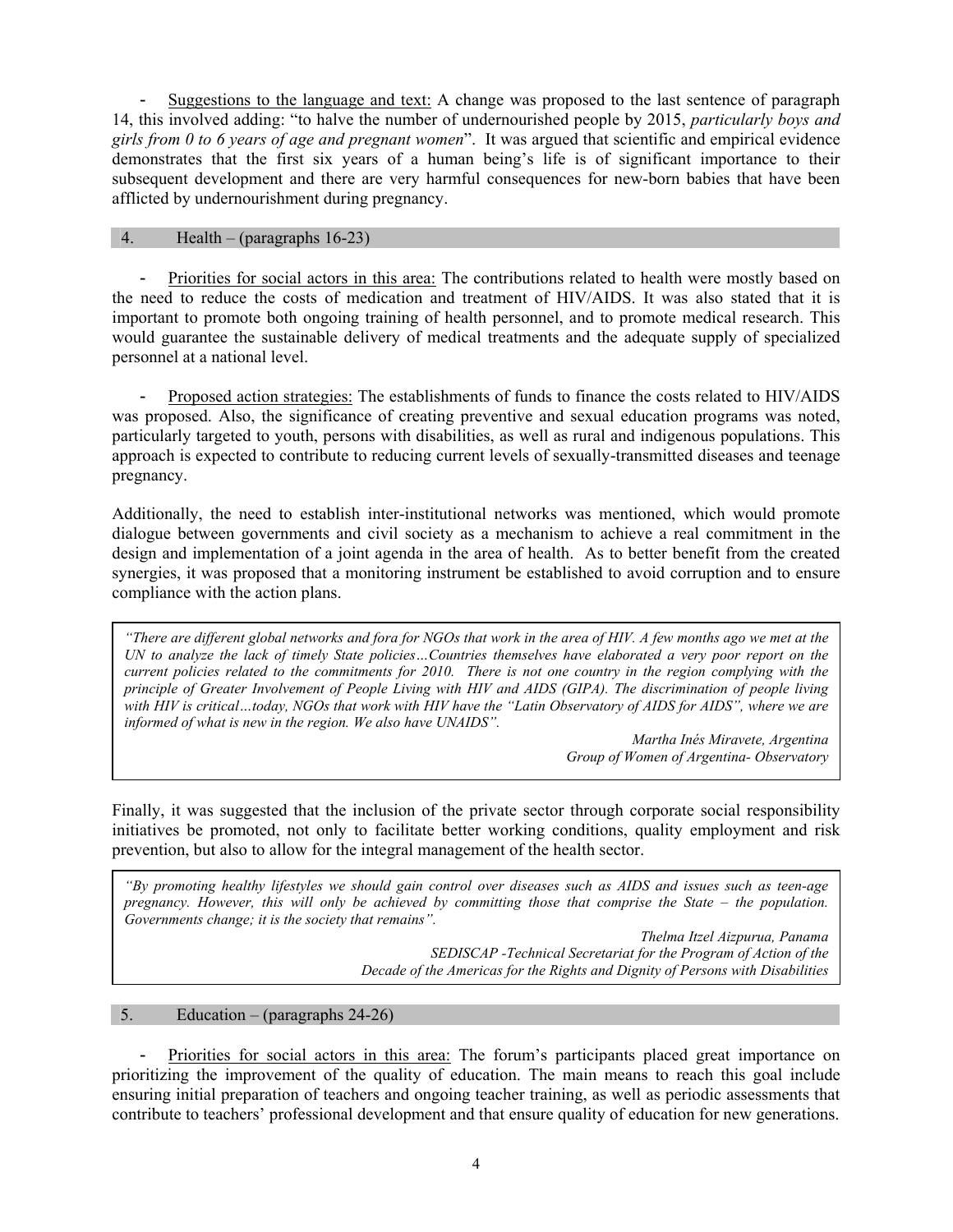Similarly, the urgency of guaranteeing access to education to all vulnerable groups was underscored. Vulnerable groups were suggested to include persons with disabilities, senior citizens, rural populations, immigrants, indigenous groups and individuals isolated in penitentiary institutions.

*"Successfully accommodating the diversity expressed through our multicultural and multifaith communities is challenging. Significant effort is going into education in targeted programs such as Language Schools, anti racism and anti bullying strategies and in the promotion of the message that safe and harmonious schools will have better learning outcomes."* 

> *Gary Shaw, Australia Department of Education and Early Childhood Development*

- Proposed action strategies: Once again, the creation of inter-sector alliances was advocated as a way to contribute to the improvement of the design, implementation and monitoring of education policies. It is imperative to strengthen the links between the public and private sectors of academia as a means to energize educational processes and encourage the development of social research.

- Suggestions to the language and text: It was suggested that stress be placed on the relevance of early childhood development, considering that it is during the first six years of life that physical, emotional and intellectual structures are developed. This is used as justification for the following revision proposed for paragraph 24: "…Improving early childhood care and education, *chiefly between 0 and 6 years of age*, primary education and teacher training are essential approaches to achieving universal primary education by 2010."

Regarding paragraph 26, it was suggested that the last sentence be deleted as it appears to be tacked on and does not add any meaning or value to the theme of the paragraph, which is access to education. This sentence mentions quite vaguely one fundamental aspect needed to achieve the targets established in the Declaration, such as the ongoing professional development of teachers. As a substitution for this sentence, an additional paragraph is presented: *"Recognizing also that education is key to sustainable development, increased competitiveness, the alleviation of poverty and enhancement of the quality of life of all our people; and acknowledging the critical and central role that teachers and schools play in the quality of education provided, we commit to placing high priority on ongoing teacher development, from initial preparation to retirement."* 

*"A body should be established within the OAS that would serve as an observer of educational processes and that*  would be responsible for overseeing that the commitments agreed to by our Nations are implemented. There are *already civil society organizations that have begun doing this through a systematic assistance plan for educational processes"* 

> *Eliana Bigai, Venezuela Venezuelan Women Association*

#### 6. Youth – (paragraph 27)

- Priorities for social actors in this area: The need to empower youth was reiterated, especially through programs aimed at promoting and raising awareness of young peoples' duties and rights and of this group's commitment to the future of their countries.

- On the Declaration: It is necessary not only to reaffirm the Declaration of Medellin as done in the Draft Declaration, but also to explicitly support the "Youth Bill of Rights".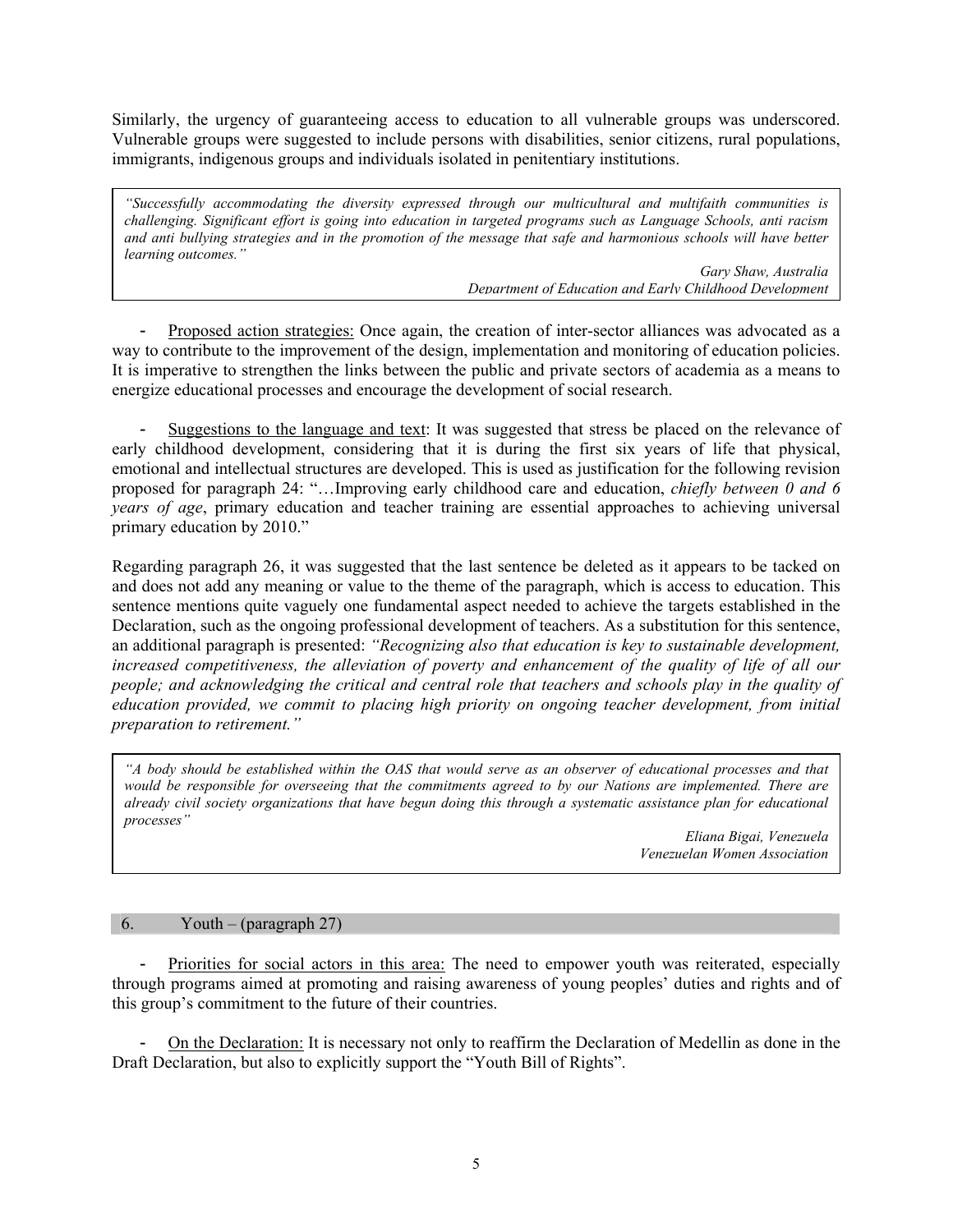*"One of the most important State commitments should be "preparation of youth leaders"…in order to assure the prosperity of our countries…the question is how to do this? It is very simple; we can do it with young people who are conscious of their fundamental rights and duties. I believe that the Medellin Declaration also includes the commitments of Governments with youth"* 

> *Richard Mauricio Maquera, Peru Megainternet*

- Proposed action strategies: The importance of reinforcing inter-sector coordination in order to create training and participation spaces was highlighted, particularly by improving cooperation between academia, the private sector, media, government, international organizations and civil society. The necessity of providing feasible tools and opportunities for youth participation that can motivate them to contribute in various ways and to be more actively involved in decision-making processes was also emphasized. These tools and opportunities should be present not only at the local level, but also at national and regional levels.

Participants emphasized the importance of processes such as the Summits of the Americas to promote youth participation in the establishment of priorities and regional mandates. Also, the idea of providing follow-up to these processes was stressed, for which the establishment of implementation and monitoring mechanisms for the mandates agreed upon would be key.

Finally, the need to provide civil identity to young people was underscored. This would allow youth to fulfill their social and political rights and to have a more active level of democratic participation.

*"Without a doubt, taking the Declaration of Medellin as a guideline is important and accurate. However, it is my opinion that the Declaration of Commitment of Port of Spain should explicitly urge all countries in the Americas to sign the "Youth Bill of Rights".* 

*Nestor Iván Lagos, Colombia Municipal Council for Youth*

#### 7. Knowledge-Based Society – (paragraph 28)

- Priorities for social actors in this area: In this subject, an emphasis was made as to the importance of recognizing that information and communication technologies (ICT) constitute a key tool, both for the establishment and implementation of development and poverty reduction programs.

- On the Declaration: It is necessary to echo in the Declaration the importance of corporate social responsibility initiatives and of public-private partnerships as a way to overcome persistent obstacles to acquiring and updating new technologies.

- Proposed action strategies: The need to join efforts with academia was also underscored, both as a means of the improved implementation of technological training for the population and as a method of increasing the public's involvement in modernization processes. A proposal to achieve this inter-sector coordination, both at the national and regional levels, is the creation of an Advisory Council, which would be complemented with the strengthening of initiatives that promote the exchange of successful experiences and lessons learned among the countries of the region.

*"A mechanism to achieve inter-sector coordination is the creation of an Advisory Council, composed of member States' Ministries of Education and the Authorities responsible for communication technologies. The Advisory Council would meet periodically to review the agenda related to this problematic".* 

> *María Elena Murillo, México Asociación de Profesionistas del Magisterio, A.C*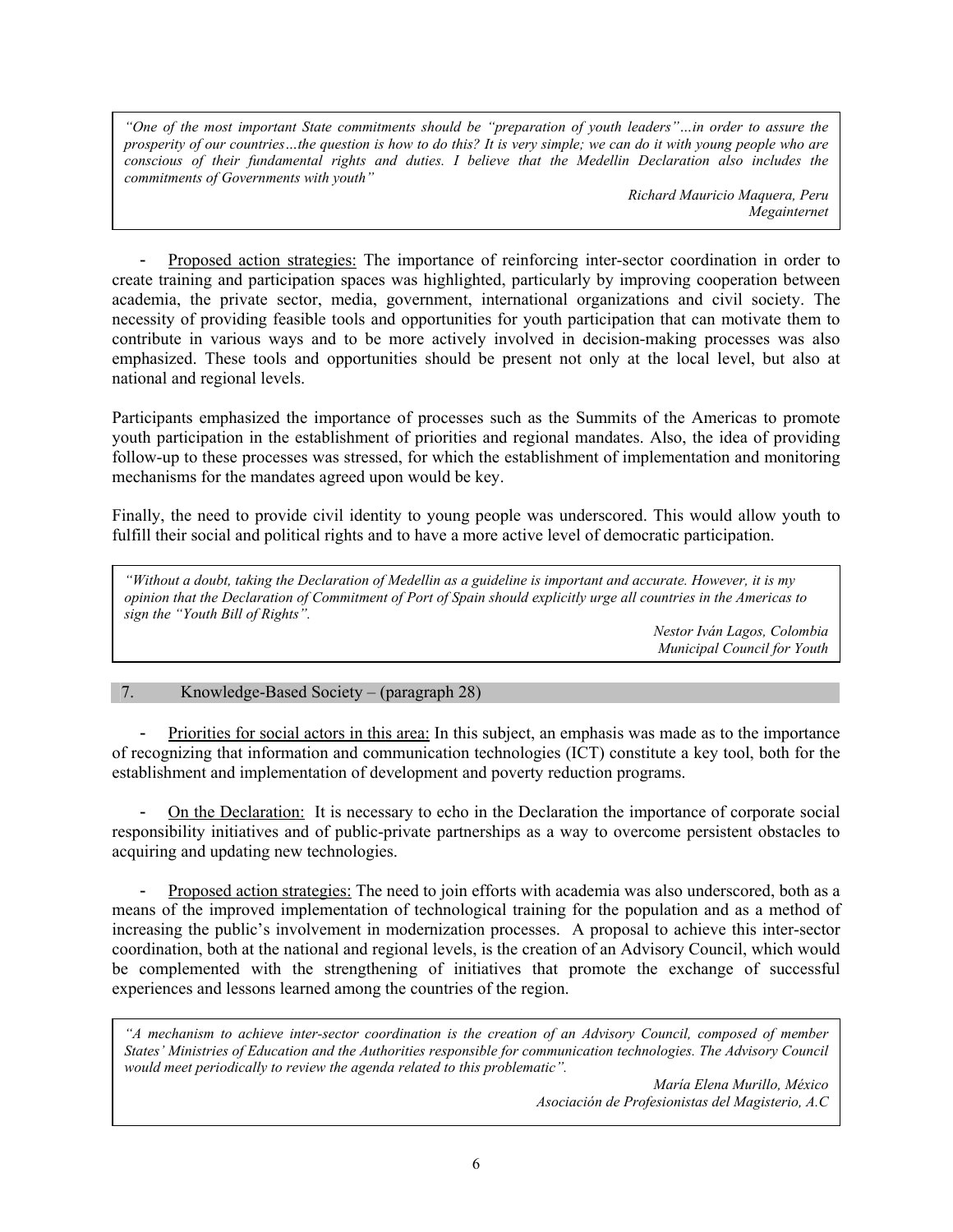In addition, significant contributions were made in innovative areas such as the relevance of microtelcos, "small-scale telecommunications operators that combine local entrepreneurial skills, municipal efforts and community action," (Galperin 2007). These were suggested to be an alternative approach to establish communication networks in regions that have proved to be unattractive to the private sector. Participants highlighted how the Declaration could emphasize the need to create favorable conditions for the expansion of these types of small-scale operators.

The forum also focused on the problematic of digital poverty as well as the prevalence of a wide digital divide in Latin America and the Caribbean. There is a need for political leaders of the region to recognize the importance of ICT and to reflect this recognition by investing the necessary resources to reduce and eliminate the gap.

- Suggestions to the language and text: A change to the language utilized in paragraph 28 was proposed: "*We recognize that the benefits of the Knowledge-based society must reach every citizen of the Americas. We therefore renew our commitments under the Agenda for Connectivity in the Americas, the Plan of Action of Quito and the Tunis Commitment to ensure the advancement of information and communication technologies as a cross-cutting tool to accelerate the achievement of human prosperity, environmental sustainability and good governance. We instruct our Ministers and High Level Authorities with responsibility for Information and Communication Technologies (ICTs) to promote the use of ICTs in all areas where they can improve the quality of life of our citizens and the functioning of our societies."* 

*"To what extent should digital poverty, that is, a major lack of access to information and Communications Technologies, be considered a component of poverty more generally? It is often the case that access to the internet and other ICTs is thought of as frivolous when compared to much more pressing and emotionally powerful issues such as violence, starvation, displacement and other immediate threats to human well-being. Yet, it is a fact that access to ICT can play a massive role in the amelioration of all of the threats to human prosperity that are mentioned in the Declaration"* 

> *Kristjan Sigurdson, Canada Department of Human Development, OAS*

#### 8. Culture – (paragraph 29)

- Priorities for social actors in this area: Discussions on this issue highlighted the need to find mechanisms to preserve the cultural legacies, languages and traditions of indigenous peoples. In addition, the necessity of designing policies that encourage multicultural interaction and that promote respect towards the native customs of each culture was emphasized.

In the same token, there was a degree of urgency placed on the promotion of research and the creation of dialogue whereby solutions may be found to address the challenges faced by a multicultural region such as Latin America and the Caribbean. Particularly, a mention was made of the advisability of defining strategies to reduce the negative impact of globalization on local cultural identities.

*".... When will we wake up to our own realities and confidence in the strengths that our cultural realities offer us? It*  would be heartening to see policy directions in all aspects of the Summit designed on these cultural strengths rather *than force-feed our way into alien concepts and beliefs".* 

*Kris Rampersad, Trinidad y Tobago Network of NGOS of T&T for Advancement of Women* 

To access a complete compilation of social actors' comments and suggestions in the Human Prosperity forum, [please click here.](http://www.summit-americas.org/vp/101408%20_Virtual_Consultation%20_ALL.pdf)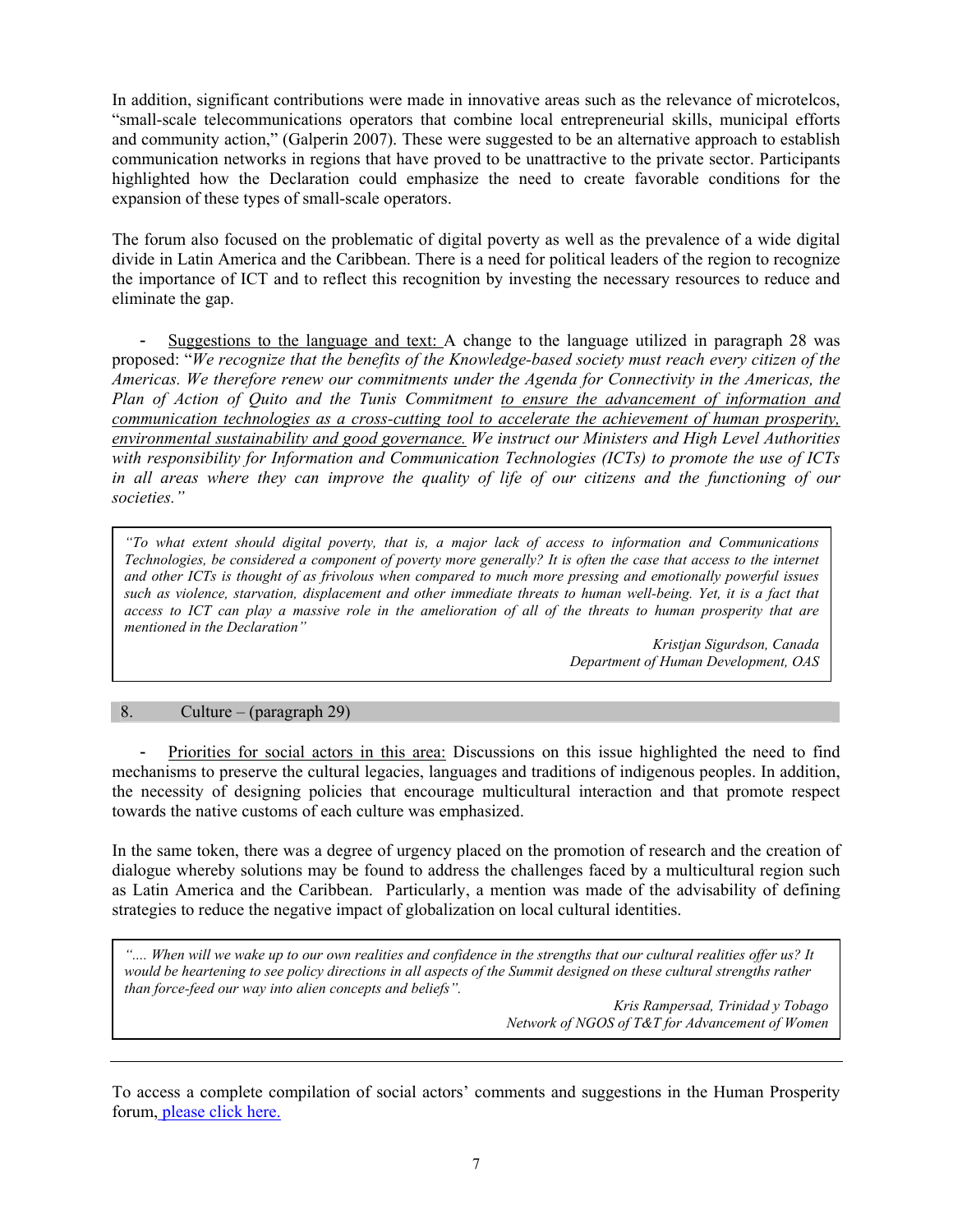#### Annexes

## A. Forum Participants

The Summits Virtual Platform has a total of 317 users, who have registered since its launch on September  $8<sup>th</sup>$ . Of this total, 36 had an active participation in this first virtual exchange on Human Prosperity. Two parallel fora were held, one in English and one in Spanish, where 14 and 22 participants intervened respectively from different geographic zones.

In the English-speaking forum, participants were mostly from the Caribbean (Barbados, Saint Vincent and the Grenadines and Trinidad and Tobago), as well as from Guyana, Australia, Canada and the United States. In the Spanish-speaking forum, participants were mainly from the Andean region (Colombia, Ecuador, Peru and Venezuela), although there was also a moderate representation of Central American countries (Costa Rica, El Salvador and Panama) and Mexico, as well as Southern Cone countries (mainly Argentina and Uruguay).

By and large, contributors to the forum tend to come from civil society organizations, academia and some institutional members of the Joint Summit Working Group (JSWG), such as the International Labor Organization (ILO), the Pan-American Health Organization (PAHO) and the Organization of American States (OAS).



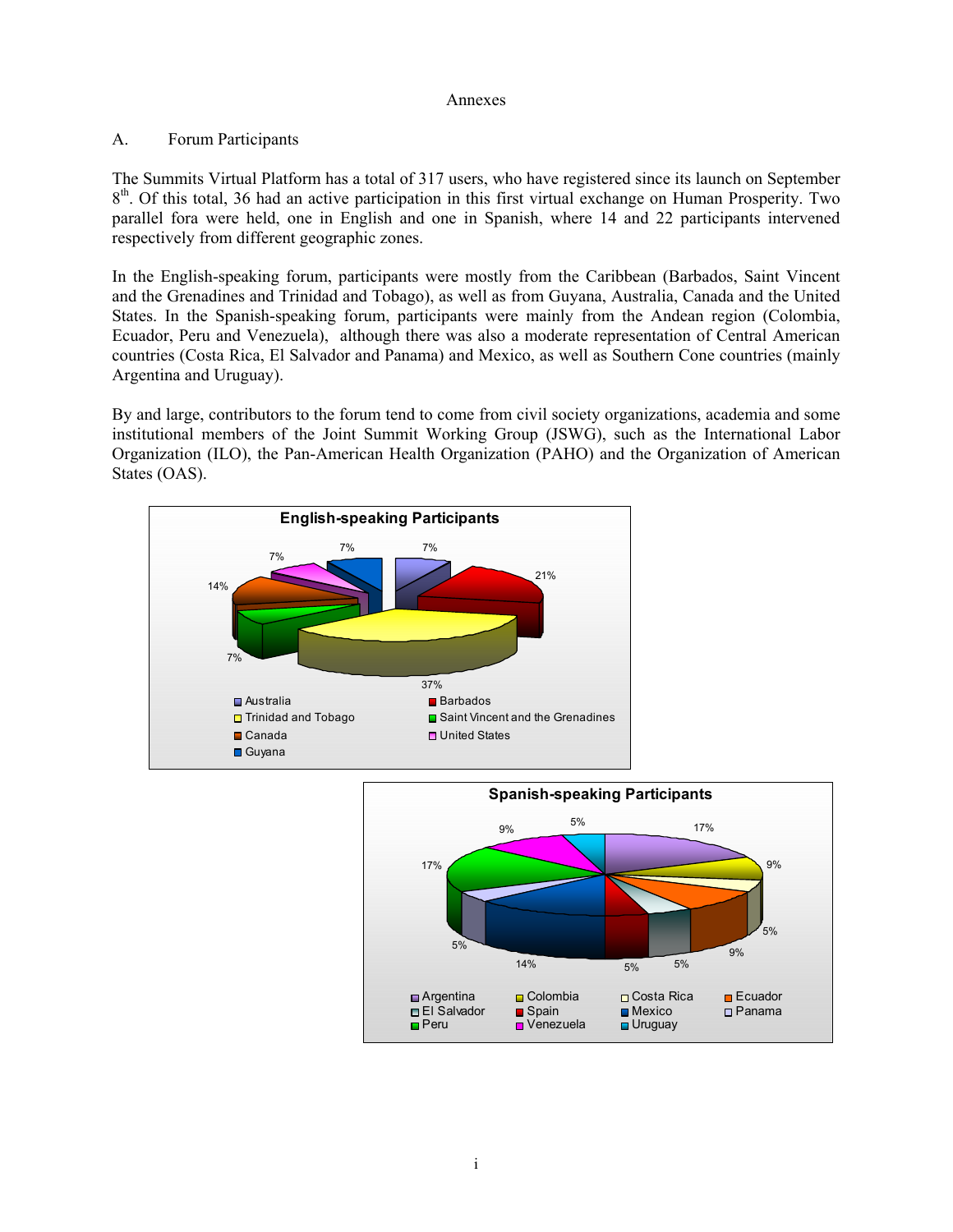# B. List of Participants

|                         | Country                 | <b>Name</b>                          | <b>Institution</b>                                                                                                                                             | <b>Position held</b>                                               | e-mail                              |
|-------------------------|-------------------------|--------------------------------------|----------------------------------------------------------------------------------------------------------------------------------------------------------------|--------------------------------------------------------------------|-------------------------------------|
| $\mathbf{1}$            | Argentina               | Martha Inés<br>Miravete              | Group of Women of<br>Argentina-Observatory                                                                                                                     | President                                                          | denunciasddhh@gmail.com             |
| $\boldsymbol{2}$        | Argentina               | Eduardo Alberto<br><b>Bruchmann</b>  | Fundación Innovación e<br>Integración                                                                                                                          | President-<br>Founder                                              | presidente@fundacioniei.org.<br>ar  |
| $\mathbf{3}$            | Argentina               | Javier Saenz Coré                    | Universidad Nacional del Sur.<br>Secretaria de Cultura y<br>Extensión Universitaria                                                                            | Responsible for<br>Projects                                        | jsaenzcore@gmail.com                |
| $\overline{\mathbf{4}}$ | Argentina               | Lic. Pedro D.N.<br>Cortínez          | Facultad de Ciencias<br>Sociales, Universidad<br>Nacional de San Juan                                                                                          | Sociologist, MA.<br>Environmental<br>Management and<br>Development | pcortinez@arnet.com.ar              |
| 5                       | Australia               | Gary Shaw                            | Department of Education and<br>Early Childhood<br>Development                                                                                                  |                                                                    | shaw.gary.r@edumail.vic.gov<br>.au  |
| 6                       | Barbados                | Roosevelt King O.                    | Barbados Association of<br><b>NGOs</b>                                                                                                                         | <b>Secretary General</b>                                           | admin@bango.org.bb                  |
| 7                       | <b>Barbados</b>         | Marcia Brandon<br>Rosemarie          | <b>Barbados Youth Business</b><br>Trust                                                                                                                        | Executive<br>Director                                              | bybtyouthbusiness@caribsurf<br>.com |
| 8                       | <b>Barbados</b>         | Rodney Grant                         | Pinelands Creative Workshop                                                                                                                                    | <b>CEO</b>                                                         | grantrodney@hotmail.com             |
| 9                       | Canada                  | Rebecca<br>Tromsness                 | UBC Okanagan                                                                                                                                                   | Teaching<br>Assistant                                              | rebeccajoy_t@hotmail.com            |
| 10                      | Canada                  | Kristjan Sigurdson                   | Department of Human<br>Development, OAS                                                                                                                        |                                                                    | ksigurdson@oas.org                  |
| 11                      | Colombia                | Alexandra<br>González Rubio          | <b>OEA</b>                                                                                                                                                     | Intern                                                             | ng7161a@student.american.e<br>du    |
| 12                      | Colombia                | Nestor Iván Lagos                    | Municipal Council for Youth                                                                                                                                    | Municipal Youth<br>Advisor                                         | nilagosh@gmail.com                  |
| 13                      | Costa Rica              | Jeanneth Cooper                      | Centro de Mujeres<br>Afrocostarricenses                                                                                                                        | Project<br>Coordinator                                             | jeannethcooperc@hotmail.co<br>m     |
| 14                      | Ecuador                 | Rita Elena Yacelga<br>Andrade        | Fundación Dunamis                                                                                                                                              | President                                                          | fundunamis@gmail.com                |
| 15                      | Ecuador                 | Silvina Gernaert<br>Willmar          | Fundación ChasquiNet                                                                                                                                           | Project<br>Coordinator                                             | info@chasquinet.org                 |
| 16                      | El Salvador             | Maritza Melara                       | <b>Consultant on Human Rights</b>                                                                                                                              | Consultant                                                         | maritzamelara@yahoo.es              |
| 17                      | Spain                   | Miguel Porrúa                        | <b>Executive Secretariat of</b><br>Integral Development, OAS                                                                                                   | $\overline{e}$ -Government<br>Coordinator                          | mporrua@oas.org                     |
| 18                      | United<br><b>States</b> | Melissa Golladay                     | Partners of the Americas                                                                                                                                       | Director of Youth<br>Exchanges                                     | mgolladay@partners.net              |
| 19                      | Guyana                  | Rudolph Callender                    | <b>Callender Quantity Surveying</b><br>& Construction Agency                                                                                                   | Managing<br>Director                                               | fiji22gy@hotmail.com                |
| 20                      | Mexico                  | Dr. Francisco<br>Blanco Calderón     | Foundation for Development<br>of Veracruz, A.C                                                                                                                 | Executive<br>Director                                              | fundaver@hotmail.com                |
| 21                      | Mexico                  | Iris Gricel Arjona<br>Mújica         | Representante Legal                                                                                                                                            | National<br>President                                              | amexsaa.gricel01@gmail.co<br>m      |
| 22                      | Mexico                  | María Elena<br>Murillo Uresti        | Asociación de Profesionistas<br>del Magisterio, A.C.                                                                                                           | President -<br>Founder                                             | memurillo@yahoo.com                 |
| 23                      | Panama                  | Thelma Itzel<br>Aizpurúa de<br>Rocha | SEDISCAP -Technical<br>Secretariat for the Program of<br>Action of the Decade of the<br>Americas for the Rights and<br>Dignity of Persons with<br>Disabilities | Technical<br>Assistant                                             | thelmaderocha@hotmail.com           |
| 24                      | Peru                    | Richard Mauricio<br>Maquera Cutipa   | Megainternet                                                                                                                                                   | Manager                                                            | librafreejkm@hotmail.com            |